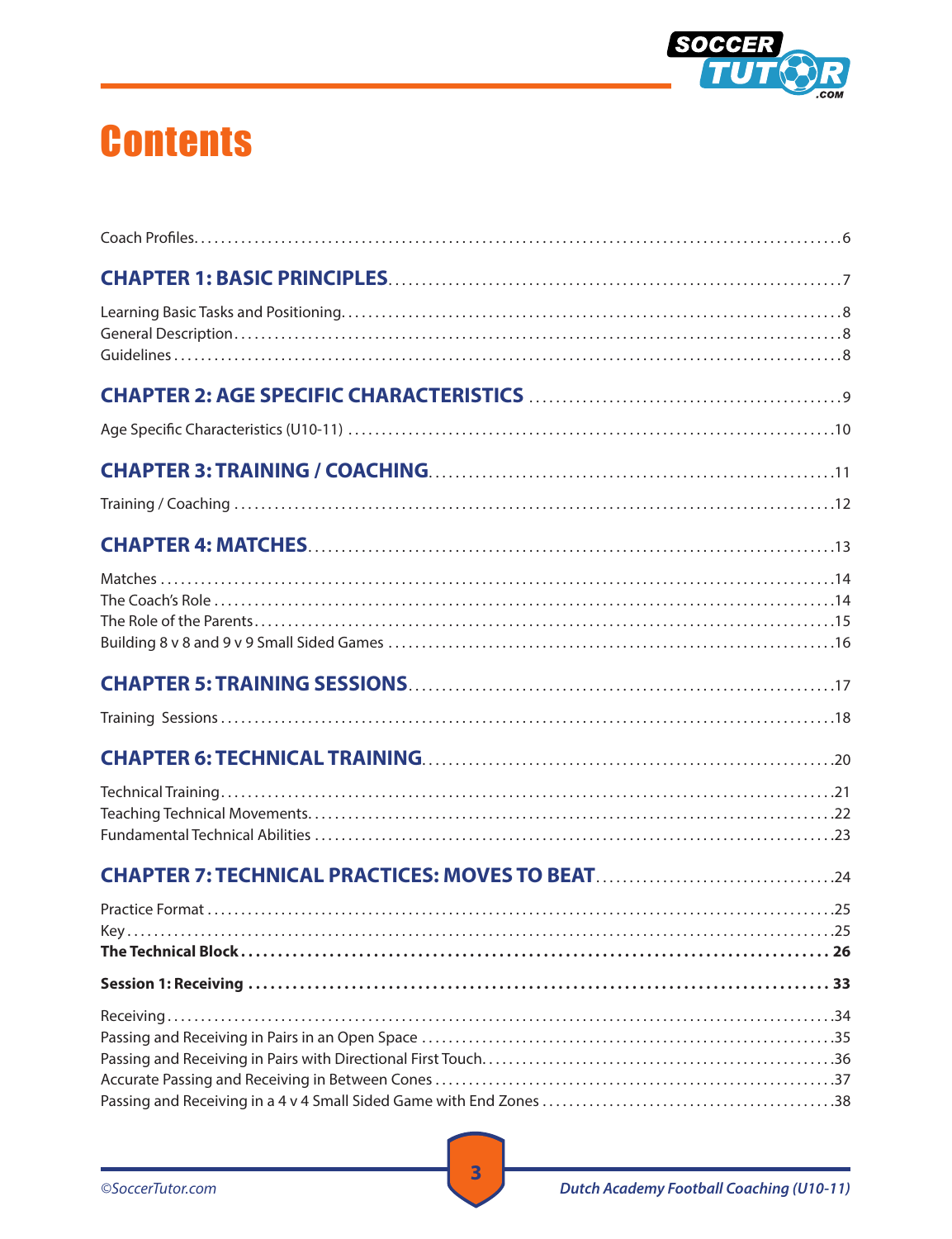

## **Contents**

| The Chop Back Heel and Awareness Exercise in a Big Space, then a Small Space 55 |
|---------------------------------------------------------------------------------|
|                                                                                 |
|                                                                                 |
|                                                                                 |
|                                                                                 |
|                                                                                 |
|                                                                                 |